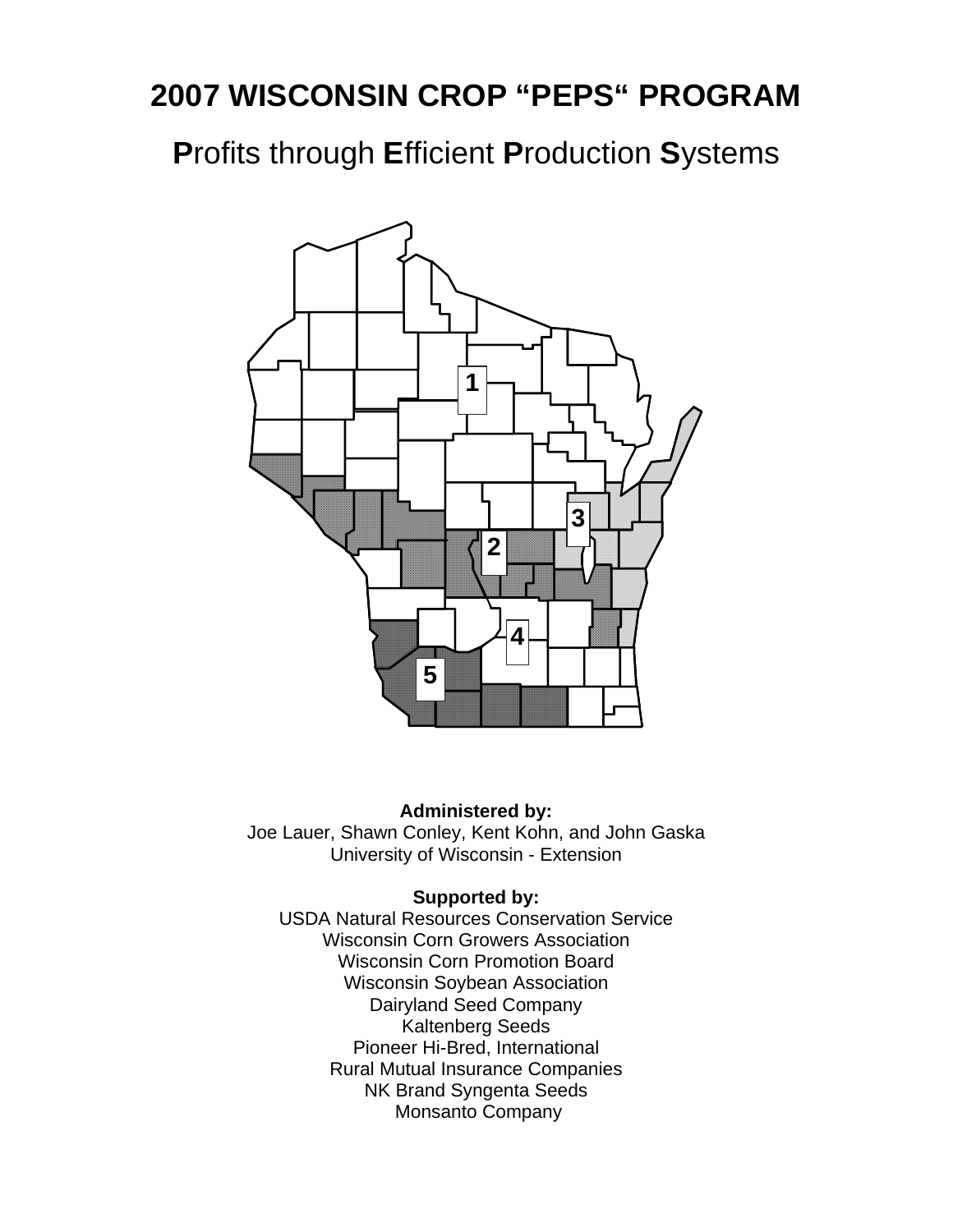**PEPS Program** 



**P**rofits through **E**fficient **P**roduction **S**ystems





#### **2007 PEPS Executive Summary**

This year marks the 21<sup>st</sup> year of the Wisconsin PEPS program. During the 2007 harvest season, growers saw unprecedented corn grain prices. Growers who forward contracted grain often received the PEPS calculated price of \$3.68 per bushel for corn and \$9.95 for soybean. The combination of high yields and high price was offset by greater inputs costs resulting in the highest grower return recorded in dairy/ livestock corn and soybean divisions, and second highest in the cash corn division.

The PEPS program goes beyond typical yield contests by encouraging efficiency and profitability rather than productivity alone. The objectives of the program are:

- 1. To recognize the practices utilized by the *most profitable* growers and to provide other growers, educators, and researchers insight into ways these producers integrate practices into a system, and
- 2. To emphasize soil and water conservation, efficiency, profitability and competitiveness vs. productivity alone.

During the first 10 years of the program (1987 to 1996), contestants were ranked on *lowest cost per bushel.* Beginning in 1997, contestants were ranked on the *greatest return to management* to better account for trade-offs between yield and production costs. Beginning in 2000, participants received both a summary of their management costs and a history report detailing costs in various categories over time to assist in "fine-tuning" their management.

During 2007, 26 contestants entered 46 fields. The average yield in the cash corn, dairy/ livestock corn and soybean divisions was 191, 188 and 52 bushels per acre with production costs of \$351, \$329, and \$220 per acre. These costs include actual figures provided by contestants. *These costs do not include all costs of production.* For example, overhead or miscellaneous costs associated with operating a farm (i.e. field tiling, outfitting a shop, plowing snow, maintaining fences, taxes, desktop work related to management, etc.), are difficult to determine among farms, and is not accounted for in the PEPS program. Typical overhead rates range from 18-46% of production costs.

"Best of the Best" aptly describes the farmers participating in PEPS. Results reflect the efforts and costs of some of the best farmers growing corn and soybeans on the best land available using their best management practices. Lower yielding fields are often not entered into the contest. Thus, costs are probably higher for most farmers.

We hope these results provide some ideas to improve corn and soybean production efficiency and profitability. More importantly, this report may provide some good points for discussion.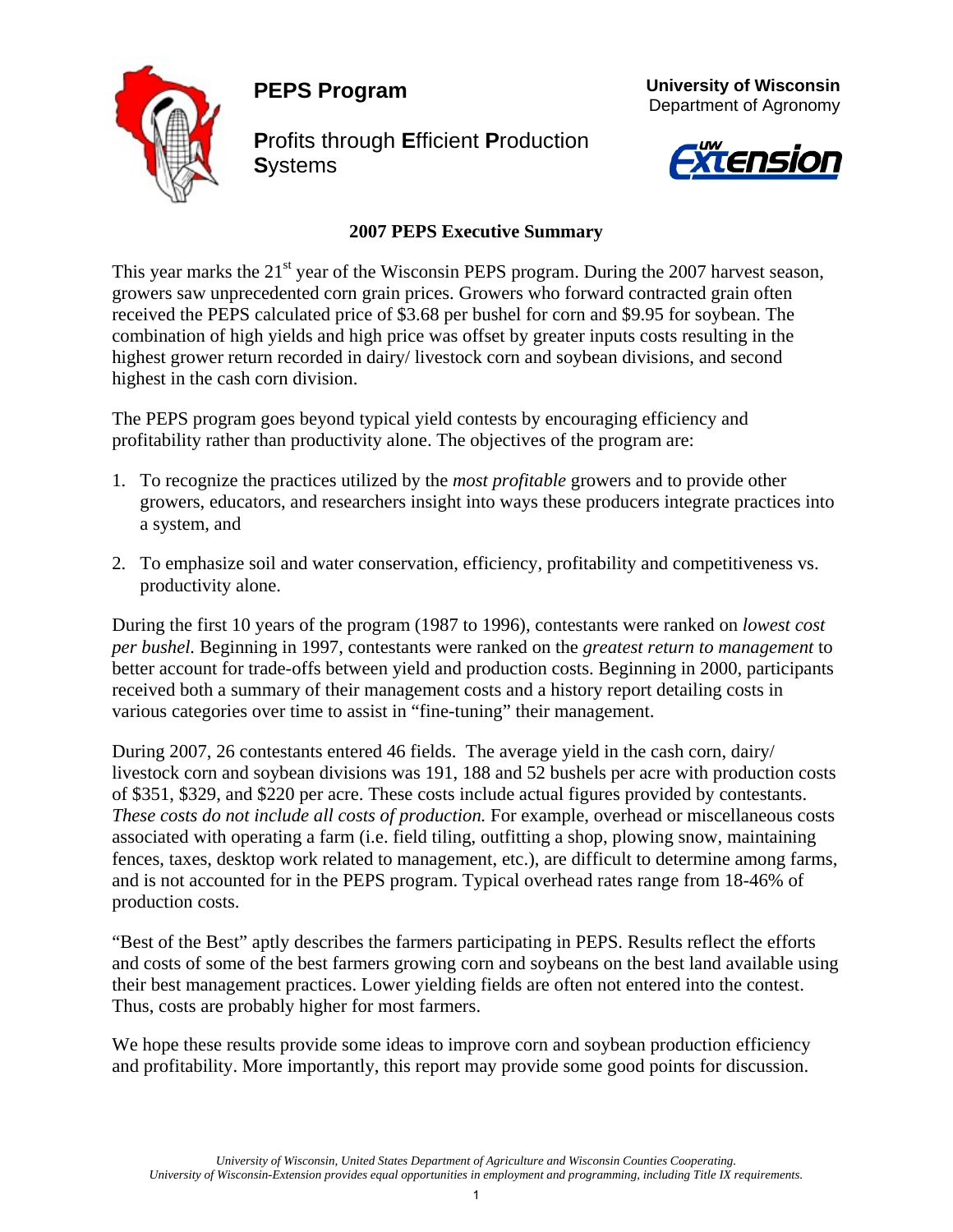**PEPS Program** 



**P**rofits through **E**fficient **P**roduction **S**ystems





#### **2007 PEPS Procedures**

The procedures used to calculate production costs and cost per bushel are hopefully self-explanatory from the enclosed PEPS budget summary sheet. The actual budget summary and history report is provided to participants only. You should notice the following in particular:

- 1. Grower return was calculated by multiplying commodity price with yield and subtracting production costs. Corn price was determined using a marketing strategy when 50% of the crop was sold in November and 25% forward contracted (less basis) to March and July respectively. The November average cash price was derived from Wisconsin Ag Statistics, and the March and July future prices were derived from the Chicago Board of Trade closing price on December 1.
- 2. Many costs (seed, herbicides, insecticides, insurance, scouting, etc.) were charged based on the figures provided to us by participants.
- 3. Nitrogen and micronutrient fertilizer costs were those provided, unless N analysis was unknown. If fertilizer was applied, and N analysis was unknown, N costs were based on removal at the grain yield obtained. All P and K costs were based on removal at the grain yield obtained. Starter and other mixed nutrient fertilizer costs were based on N and/or micronutrients only; P and K costs per unit, as a percentage of total applied fertilizer, were subtracted.
- 4. Equipment costs were based either on actual custom machinery hire, or on figures in the publication, "Minnesota Farm Machinery Economic Cost Estimates for 2007", for individual operations. (Please let us know if you would like a copy of this publication). We matched listed machinery size and type with the most appropriate categories in the publication.
- 5. Harvesting costs were estimated for handling (\$0.02 per bushel), hauling (\$0.04 per bushel), trucking (\$0.11 per bushel) and storage (\$0.02 per bushel month with 25% of grain shipped in March after 4 months storage and 25% of grain shipped in July after 8 months storage). Drying costs in the cash crop corn division were estimated at \$.02 per point above 15.5% per dry bushel.
- 6. Milk price was determined using a marketing strategy of monthly forward contracts between December and September (less \$1.25 basis). The October and November average cash milk price was derived from Wisconsin Ag Statistics, and monthly futures prices were derived from the Chicago Mercantile Exchange closing prices on December 1. Harvesting costs were estimated for handling (\$0.75 per T DM), hauling (\$1.50 per T DM), packing or filling (\$0.50 per T DM) and storage (\$1.00 per T DM, and silage loss during storage of 15% of yield.
- 7. Land costs were based on the average of: a) 50% of the NRCS-rated corn yield potential for the soil type involved, and b) estimated cash rent. The 50% figure was derived from participant's estimates of average cash rents for land similar to the contest plot.
- 8. No one was disqualified for soil loss greater than "T", however soil loss in tons/acre is reported on the overall summary sheet.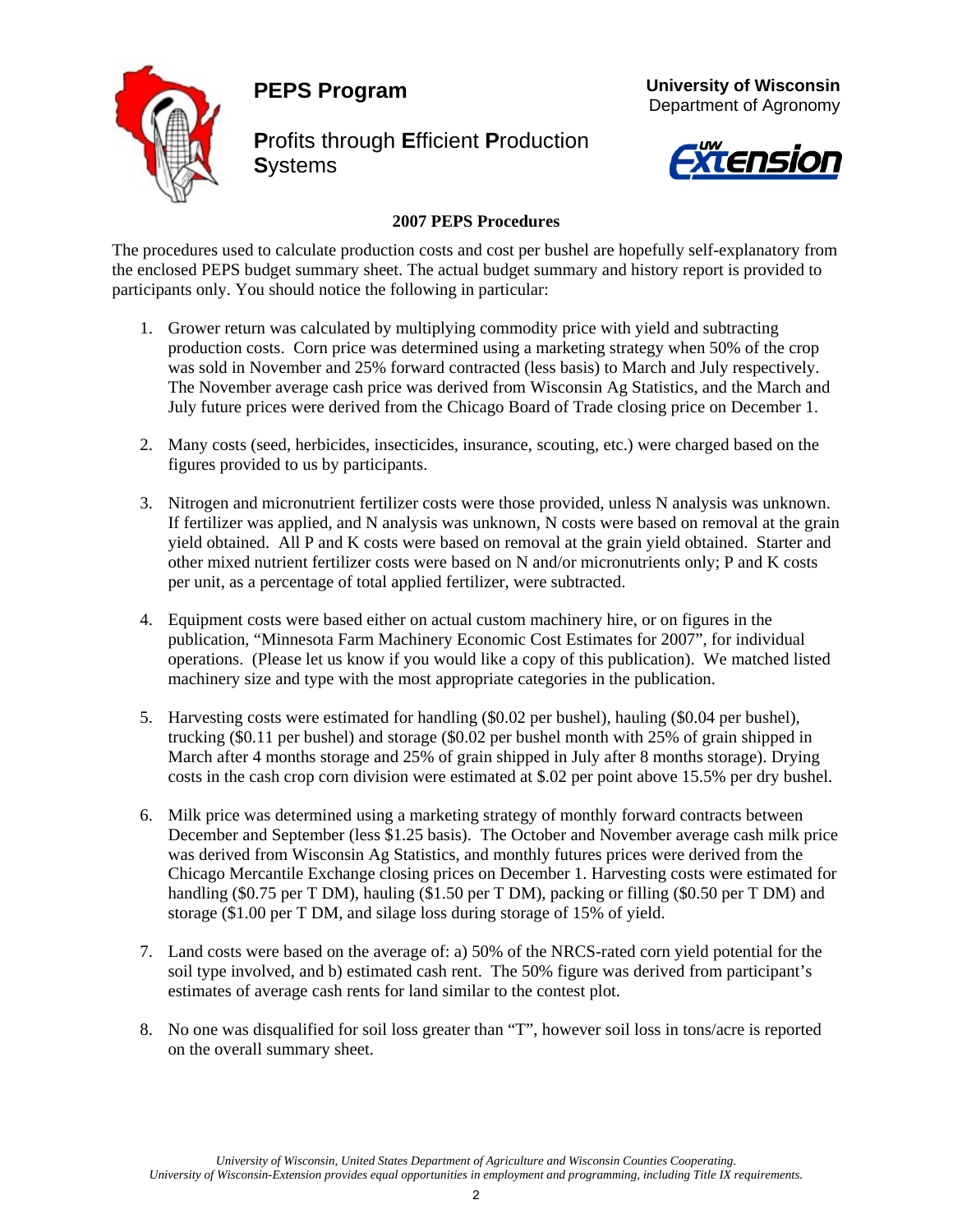



**P**rofits through **E**fficient **P**roduction **S**ystems



 **University of Wisconsin**

### **Top Producer for corn and soybean grain yield in PEPS 2007**

|         |                |                |                          | Grain Yield |
|---------|----------------|----------------|--------------------------|-------------|
| Crop    | Name           | Countv         | <b>Hybrid or Variety</b> | Bu per A    |
| Corn    | James Sprecher | Sauk           | DeKalb DKC61-66          | 269.7       |
| Soybean | Merlin Sutter  | <b>Buffalo</b> | NK Brand S21-N6          | 66.7        |

#### **Top Producer for Corn Ethanol in PEPS 2007.**

|                   |        |                 |       | Grain Protein Oil |      | Starch | Ethanol              | Ethanol |
|-------------------|--------|-----------------|-------|-------------------|------|--------|----------------------|---------|
| Name              | County | Hybrid          | Yield | $\%$              | $\%$ | $\%$   | gal per Bu gal per A |         |
| Meadow Lane Farms | Sauk   | Dekalb DKC61-66 | 270   |                   |      | 60.8   | 38.                  |         |

#### **Top Producer for Soybean Protein and Oil in PEPS 2007.**

|                  |                |                 |       |               |      |      | Grain Protein Oil Protein & Oil Biodiesel |
|------------------|----------------|-----------------|-------|---------------|------|------|-------------------------------------------|
| Name             | County         | Varietv         | Yield | $\frac{0}{6}$ | $\%$ | lb/a | gal/a                                     |
| Merlin D. Sutter | <b>Buffalo</b> | NK Brand S21-N6 | 66.7  | 32.8 19.7     |      | 2102 | 108                                       |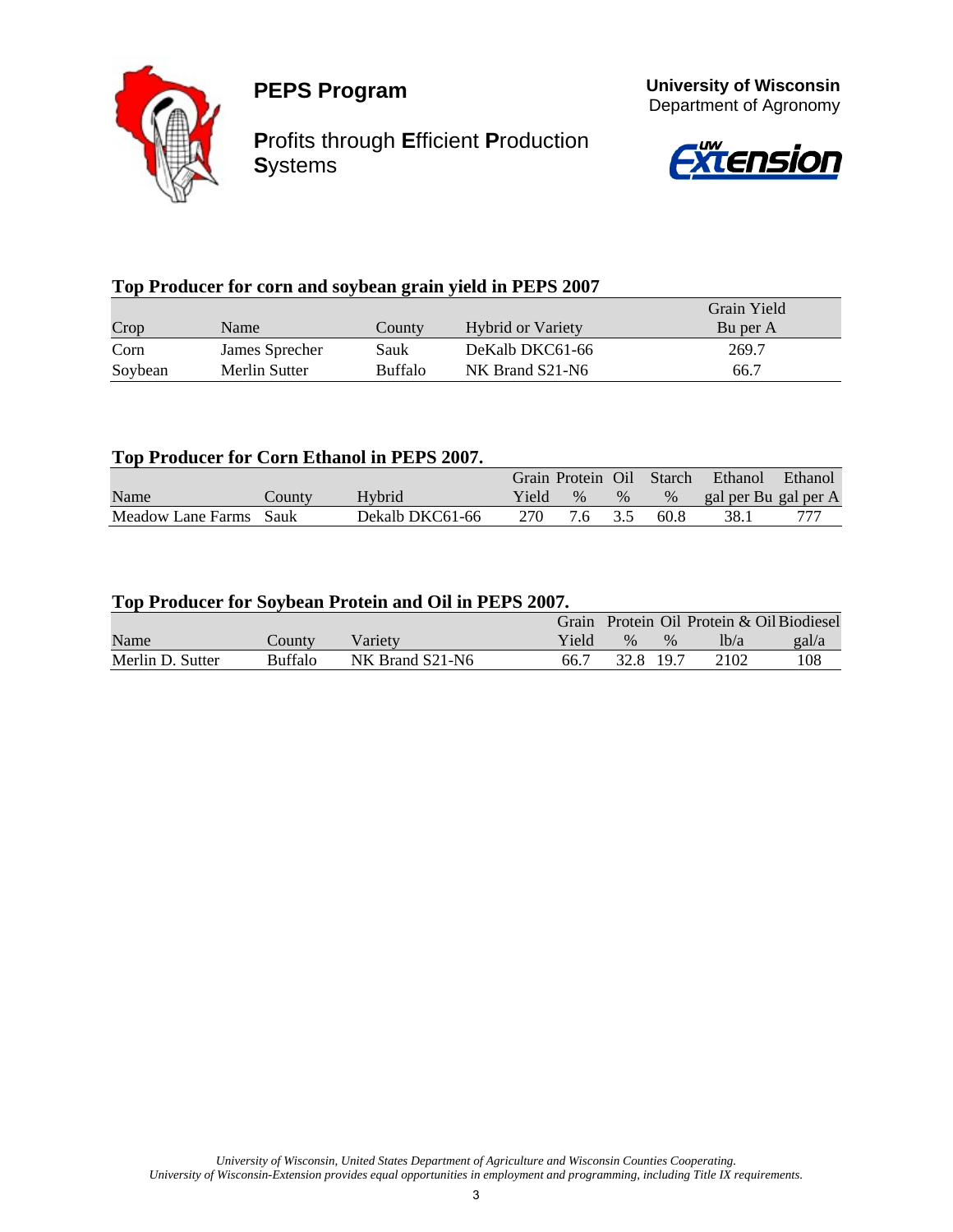### **2007 WISCONSIN "PEPS" PROGRAM**

### **CASH CORN DIVISION - Top District Contestant**

| District ID<br>County                      |                                           |                         |       |        |                      |      | <b>NRCS</b><br>Corn |                 |           | Planting      |              |                  | Trips         |             |                                                       | Insecticides,<br>Fungicides |                        |         |
|--------------------------------------------|-------------------------------------------|-------------------------|-------|--------|----------------------|------|---------------------|-----------------|-----------|---------------|--------------|------------------|---------------|-------------|-------------------------------------------------------|-----------------------------|------------------------|---------|
| Yield verifier Name                        |                                           | Return/A Cost/A Cost/Bu |       |        | Yield<br>@15.5 Moist |      | Yield<br>bu/A       | Hybrid          | Date      | Rate<br>x1000 | Row<br>Width | Previous<br>Crop | Over<br>Field | Till<br>/1/ | Herbicides                                            | and/or<br>PGRs              | Nitrogen Soil<br>lbs/a | Loss/2/ |
| 2028<br>Chippewa<br>Tram Berg              | <b>Doug Custer</b>                        | \$371                   | \$348 | \$1.78 | 195                  | 15.6 | 135                 | Croplan 364TS   | 4/24/2007 | 32            | 30           | Soybean          |               |             | 5 MT/NT Roundup Original Max<br>Atrazine Class Act II |                             | 112                    | 4 Y     |
| 2015<br>2<br><b>Buffalo</b><br>Todd B. Mau | <b>Merlin D. Sutter</b>                   | \$482                   | \$370 | \$1.60 | 231                  | 15.0 | 150                 | NK Brand N46-N9 | 4/29/2007 | 32            | 30           | Soybean          |               |             | 3 MT/NT Lumax                                         |                             | 238                    | 2 Y     |
| 2034<br>3<br>Calumet<br>Gary Becker        | <b>Meyer Dairy &amp;</b><br>Grain         | \$455                   | \$327 | \$1.54 | 213                  | 16.4 | 100                 | Midwest 69701   | 4/29/2007 | 32            | 30           | Peas             | 5             | <b>CP</b>   | <b>Cinch Accent Gold</b><br>Atrazine 9.0              |                             | 133                    | 2 Y     |
| 2013<br>La Crosse<br>Dennis Storandt       | <b>Golden Acres</b><br><b>Grain Farms</b> | \$455                   | \$348 | \$1.60 | 218                  | 16.3 | 150                 | NK Brand N60-B6 | 4/29/2007 | 32            | 30           | Soybean          |               |             | 5 MT/NT Lumax Ammonium<br><b>Sulfate Cornerstone</b>  |                             | 115                    | 0 Y     |
| 2016<br>5<br>Grant<br>Ted Bay              | Joe Zenz                                  | \$486                   | \$435 | \$1.74 | 250                  | 20.4 | 155                 | Dekalb DKC61-73 | 5/1/2007  | 35            | 30           | Soybean          |               |             | 3 MT/NT Lumax                                         | Quilt                       | 111                    | 1 Y     |

/1/ Tillage: NT/MT=No Till/Minimum Till, CP=Chisel Plow, MP= Moldboard Plow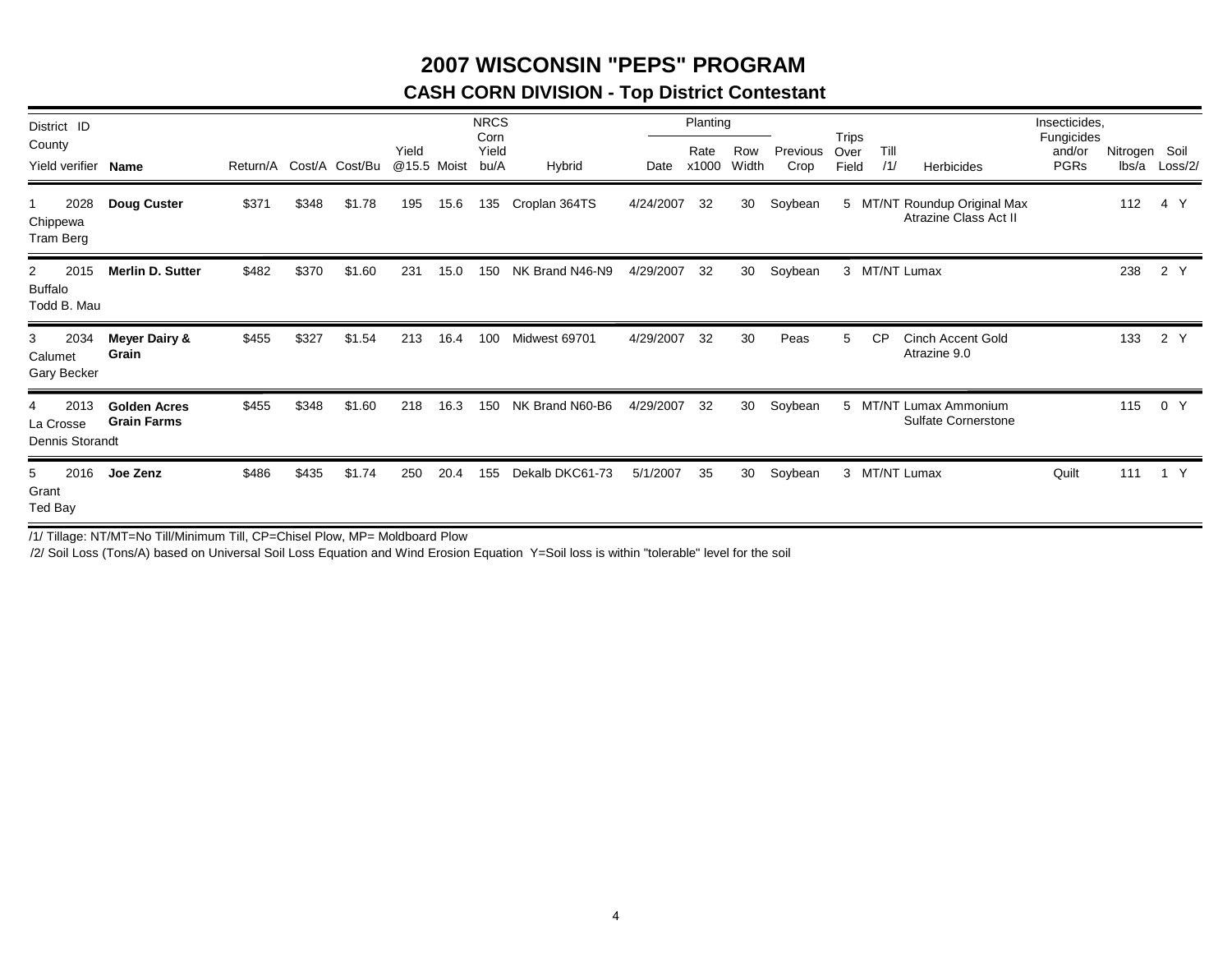### **2007 WISCONSIN "PEPS" PROGRAMDAIRY/LIVESTOCK CORN DIVISION - Top District Contestant**

| District ID<br>County<br>Yield verifier Name |                                    | Return/A Cost/A Cost/Bu |       |        | Yield | @15.5 Moist | <b>NRCS</b><br>Corn<br>Yield<br>bu/A | Hybrid                 | Date      | Planting<br>Rate<br>x1000 | Row<br>Width | Previous<br>Crop | Trips<br>Over<br>Field | Till<br>/1/ | Herbicides                        | Insecticides,<br>Fungicides<br>and/or<br><b>PGRs</b> | Nitrogen Soil<br>$lbs/a$ $Loss/2/$             |
|----------------------------------------------|------------------------------------|-------------------------|-------|--------|-------|-------------|--------------------------------------|------------------------|-----------|---------------------------|--------------|------------------|------------------------|-------------|-----------------------------------|------------------------------------------------------|------------------------------------------------|
| 2018<br>St. Croix<br><b>Brent Wink</b>       | <b>Robert Ickler</b>               | \$334                   | \$280 | \$1.68 | 167   | 15.0        | 90                                   | Croplan 355TS          | 4/28/2007 | 32                        | 30           | Alfalfa          | 5                      | <b>MP</b>   | Glyphomax XRT<br>Ammonium Sulfate |                                                      | 11<br>4<br>Manure                              |
| 2022<br>2<br>Pepin<br>Patty George           | <b>Spring Meadow</b><br>Farm       | \$448                   | \$365 | \$1.65 | 221   | 17.4        | 135                                  | Croplan 421TS          | 5/6/2007  | 38                        | 30           | Corn             |                        |             | 4 MT/NT Lumax                     |                                                      | 165<br>3<br>Manure                             |
| 2033<br>3<br>Sheboygan<br>Tim Boerner        | <b>Highland Dairy</b>              | \$402                   | \$296 | \$1.56 | 190   | 17.5        | 90                                   | NK Brand N45-A5        | 5/10/2007 | -32                       | 30           | Corn             | 6                      | <b>CP</b>   | Lumax                             |                                                      | $\mathsf{Y}$<br>8<br>4<br>Manure               |
| 2021<br>4<br>Sauk<br><b>SLN Graffunder</b>   | <b>Meadow Lane</b><br><b>Farms</b> | \$572                   | \$422 | \$1.56 | 270   | 17.6        | 95                                   | Dekalb DKC61-66        | 4/20/2007 | 32                        | 30           | Potatoes         |                        |             | 5 MT/NT Roundup                   | Headline                                             | 230<br>2 Y<br>Manure                           |
| 2017<br>5<br>Grant<br><b>Steve Mueller</b>   | <b>David Gehrke</b>                | \$285                   | \$419 | \$2.19 | 191   | 16.1        | 150                                  | Kussmaul<br>SB605RRYG+ | 5/6/2007  | 36                        | 30           | Corn             | 6                      | <b>CP</b>   | Hornet Keystone LA                | Quilt                                                | 87<br>$\overline{2}$<br><sup>Y</sup><br>Manure |

/1/ Tillage: NT/MT=No Till/Minimum Till, CP=Chisel Plow, MP= Moldboard Plow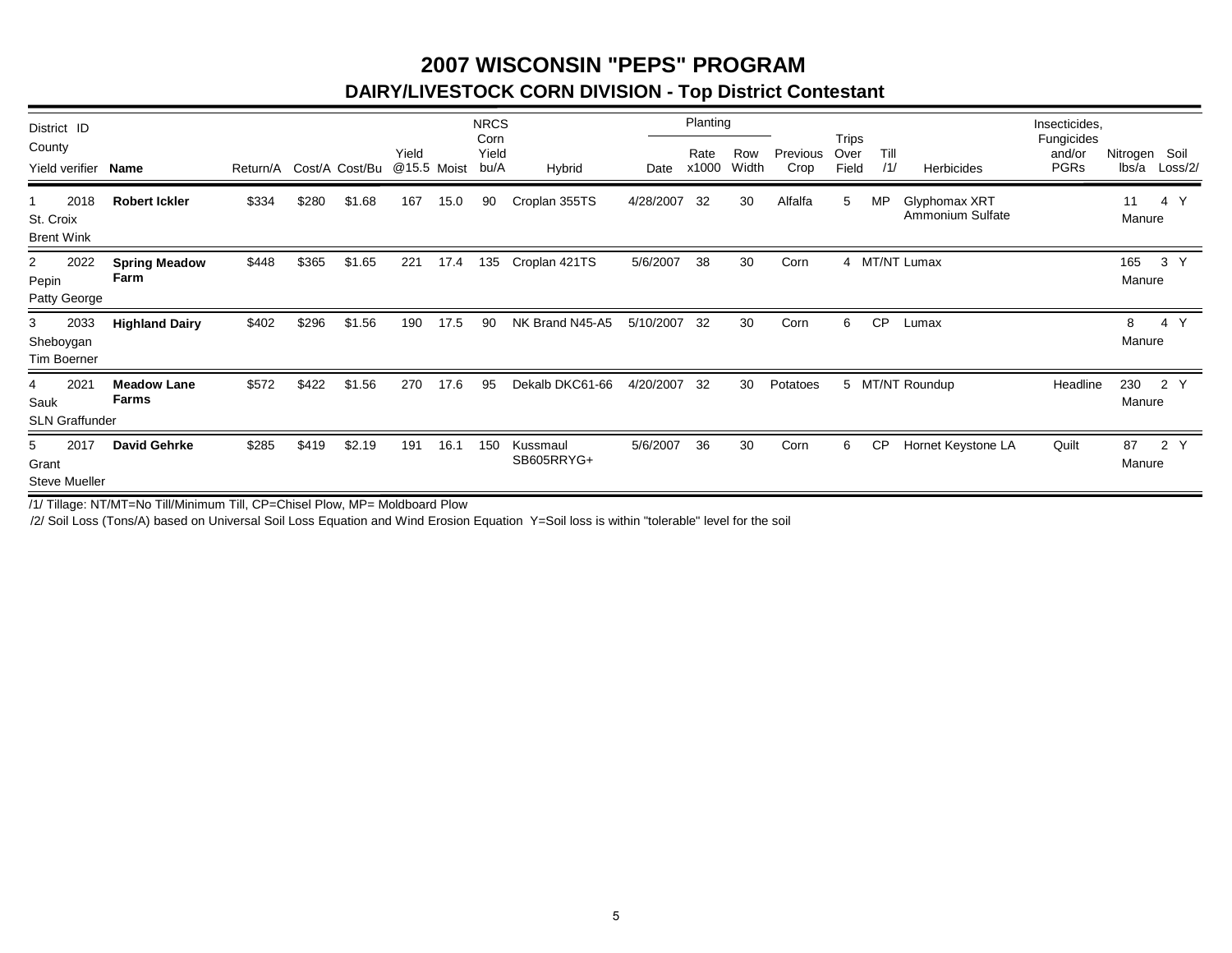### **2007 WISCONSIN "PEPS" PROGRAM**

### **SOYBEAN DIVISION - Top District Contestant**

| District ID                                             |                             |                         |       |        |               |            | <b>NRCS</b>        |                     |      |             | Planting |                     |                  |                               |             |                                | Insecticides.             | Nitrogen+<br>Micronu- |                 |
|---------------------------------------------------------|-----------------------------|-------------------------|-------|--------|---------------|------------|--------------------|---------------------|------|-------------|----------|---------------------|------------------|-------------------------------|-------------|--------------------------------|---------------------------|-----------------------|-----------------|
| County<br>Yield verifier                                | Name                        | Return/A Cost/A Cost/Bu |       |        | Yield<br>bu/A | Moist<br>% | Corn Yield<br>bu/A | Variety             | Inoc | Date        | Rate x   | Row<br>1000/a Width | Previous<br>Crop | <b>Trips</b><br>Over<br>Field | Till<br>/1/ | Herbicides                     | Fungicides<br>and/or PGRs | trients<br>lbs/a      | Soil<br>Loss/2/ |
| Chippewa<br>K. Wayne Fischer                            | 2044 Doug Custer            | \$298                   | \$222 | \$4.24 | 52            | 11.2       | 135                | Pioneer 91M10       |      | 5/10/2007   | 165      | 20                  | Corn             |                               |             | 3 MT/NT Gangster<br>Durango    |                           | 0                     | 4 Y             |
| $\overline{2}$<br>2046<br><b>Buffalo</b><br>Todd B. Mau | <b>Merlin D. Sutter</b>     | \$458                   | \$206 | \$3.08 | 67            | 14.7       |                    | 150 NK Brand S21-N6 |      | 5/20/2007   | 175      | 30                  | Corn             |                               |             | 3 MT/NT Buccaneer              | CruiserMaxx               | 0                     | 2 Y             |
| 3<br>2038<br>Sheboygan<br><b>Timothy Boerner</b>        | <b>Highland Dairy</b>       | \$374                   | \$222 | \$3.70 | 60            | 12.8       | 95                 | NK Brand S21-N6     | Y    | 5/22/2007   | 202      | 7.5                 | Corn             | 5                             | <b>CP</b>   | Roundup<br>Original Max<br>AMS |                           | $\mathbf 0$           | 7 N             |
| 2048<br>4<br>Sauk<br>Marsha Grant                       | <b>Meadow Lane</b><br>Farms | \$387                   | \$236 | \$3.77 | 63            | 11.6       | 115                | NK Brand S25-B9     |      | N 5/1/2007  | 210      | 6                   | Oats             |                               |             | 3 MT/NT Roundup                | Warrior                   | 0                     | $\mathsf{Y}$    |
| 2043<br>5<br>Grant<br>Kevin Raisenbeck                  | <b>Tim Walz</b>             | \$146                   | \$281 | \$6.54 | 43            | 12.5       |                    | 150 Mycogen 5N272RR |      | N 4/30/2007 | 225      | 20                  | Corn             | 5                             | <b>CP</b>   | Roundup<br>Roundup             |                           | 0                     | Y               |

/1/ Tillage: MT/NT=Minimum Till/No Till, CP=Chisel Plow, MP= Moldboard Plow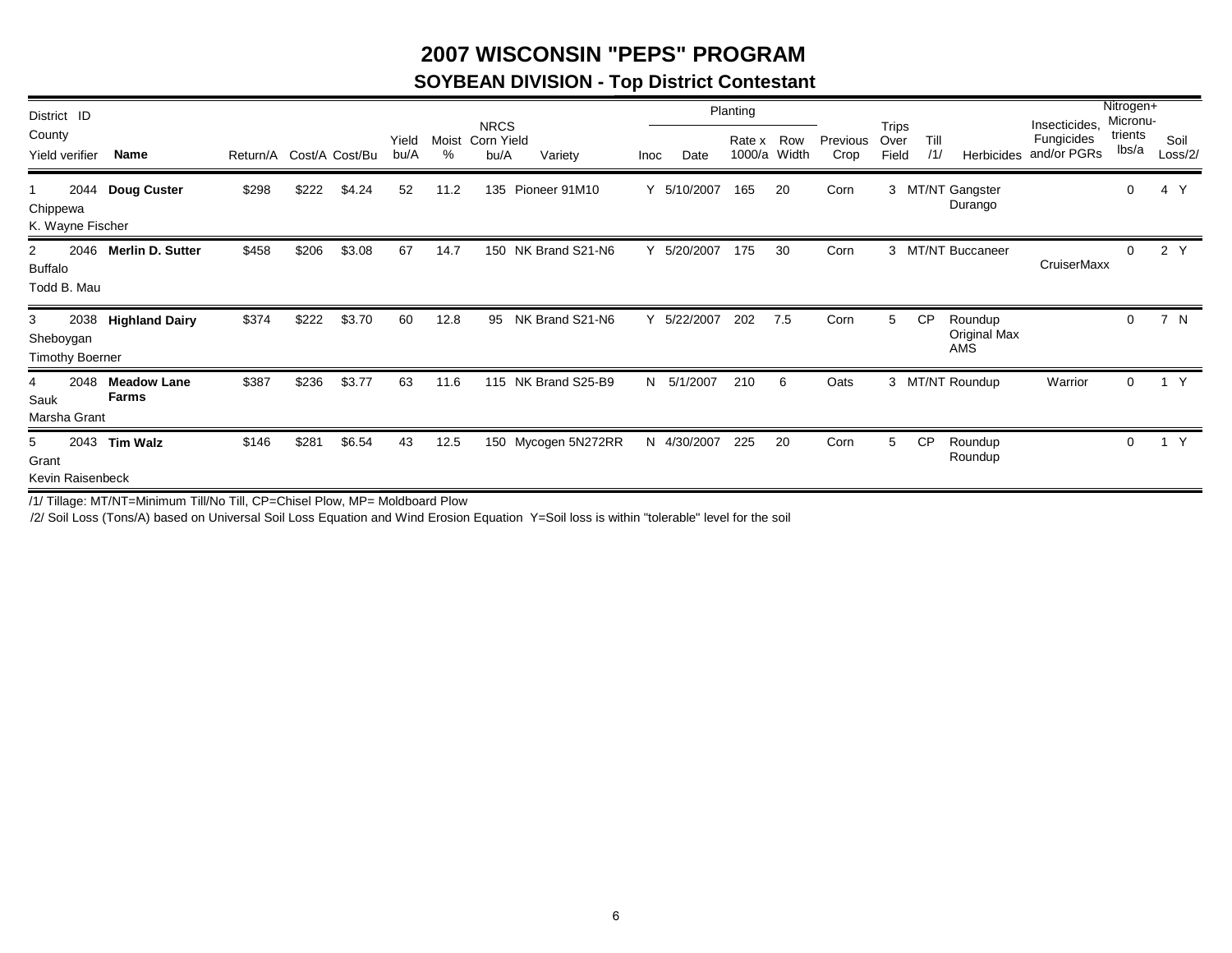## **2007 WISCONSIN "PEPS" PROGRAM**

#### **CORN SILAGE DIVISION**

| District ID                     |                          |                 |       |          |            |      | <b>NRCS</b><br>Corn |                 |             | Planting    |     |               | Trips |      |                                                                      | Insecticides,<br>Fungicides |               |         |
|---------------------------------|--------------------------|-----------------|-------|----------|------------|------|---------------------|-----------------|-------------|-------------|-----|---------------|-------|------|----------------------------------------------------------------------|-----------------------------|---------------|---------|
| County                          |                          |                 |       | Cost per | Yield      |      | Yield               |                 |             | Rate        | Row | Previous Over |       | Till |                                                                      | and/or                      | Nitrogen Soil |         |
| Yield verifier Name             |                          | Return/A Cost/A |       | DM T     | @65% Moist |      | bu/A                | <b>Hybrid</b>   | Date        | x1000 Width |     | Crop          | Field | /1/  | Herbicides                                                           | <b>PGRs</b>                 | lbs/a         | Loss/2/ |
| 2025<br>3<br>Manitowoc<br>Galen | <b>Libertyland Farms</b> | \$271           | \$463 | \$52.67  | 25.1       | 63.4 | -20                 | NK Brand N33-H6 | 5/6/2007 34 |             | 30  | Soybean       | 6     | СP   | Dual II Magnum Impact<br>Atrazine Crop Oil Conc.<br>Ammonium Sulfate |                             | 10<br>Manure  | 3 Y     |

/1/ Tillage: NT/MT=No Till/Minimum Till, CP=Chisel Plow, MP= Moldboard Plow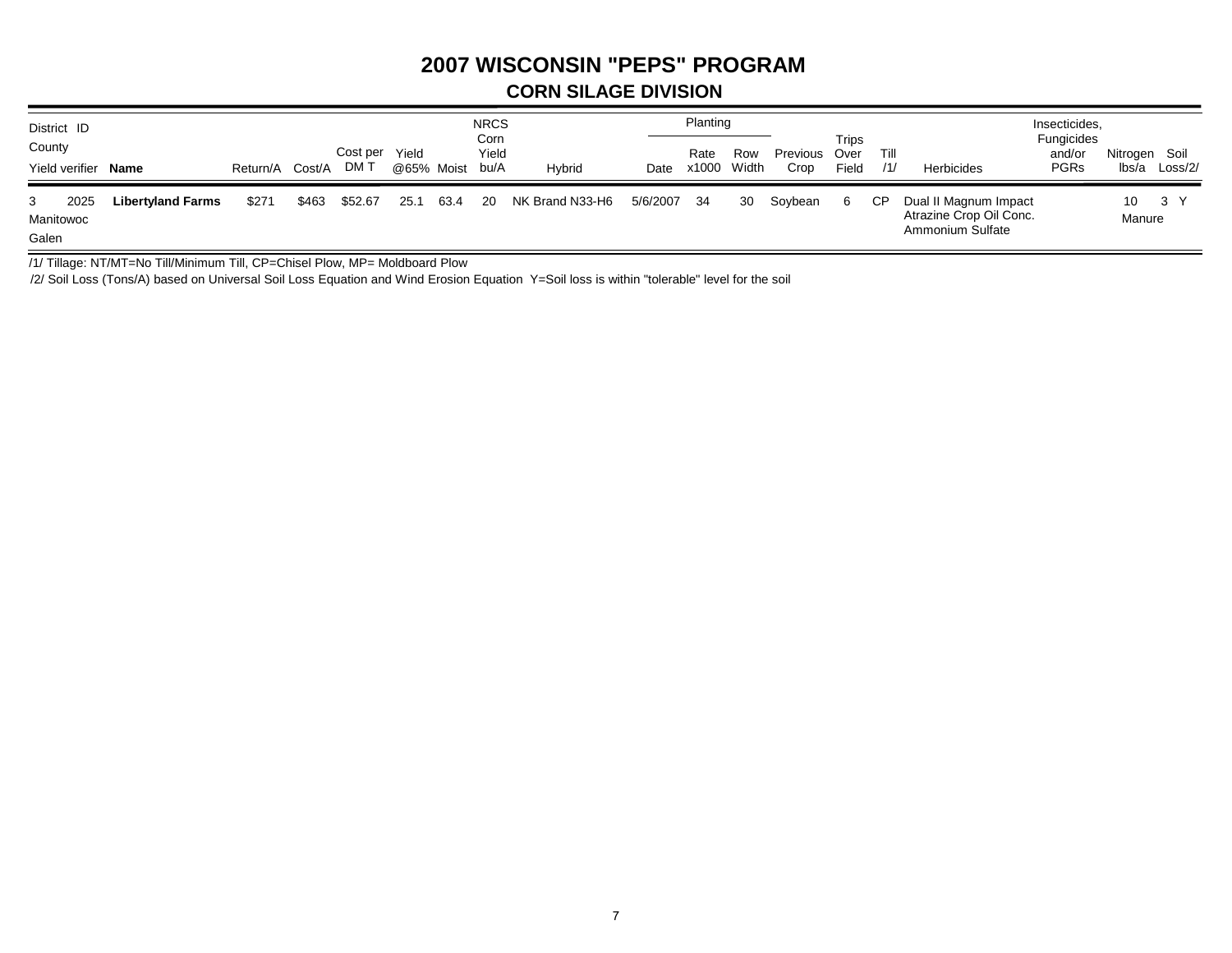|                                                    |                 |            | <b>CASH CROP DIVISION</b> |                  | DAIRY/LIVESTOCK DIVISION            |
|----------------------------------------------------|-----------------|------------|---------------------------|------------------|-------------------------------------|
|                                                    |                 | Bottom 20% | Middle 60%                | Top 20%          | Bottom 20%<br>Middle 60%<br>Top 20% |
| Return (\$/A)                                      |                 | 144.73     | 367.39                    | 484.00           | 345.02<br>509.86<br>274.37          |
| Cost (\$/acre)                                     |                 | 328.53     | 345.44                    | 402.46           | 347.34<br>300.75<br>393.06          |
| Cost (\$/bu)                                       |                 | 2.60       | 1.80                      | 1.67             | 2.03<br>1.61<br>1.71                |
| Yield (bu/A)                                       |                 | 128.5      | 193.5                     | 240.6            | 168.8<br>245.1<br>175.3             |
| Moist (%)                                          |                 | 17.4       | 16.8                      | 17.7             | 16.9<br>17.5<br>17.4                |
| NRCS Corn Yield (bu/a)                             |                 | 107.5      | 113.2                     | 152.5            | 115.0<br>122.5<br>110.8             |
| <b>Planting Date</b>                               |                 | 03-May-07  | 02-May-07                 | 30-Apr-07        | 27-Apr-07<br>07-May-07<br>28-Apr-07 |
| Planting Rate (seed/A)                             |                 | 31500      | 31818                     | 33500            | 36000<br>35000<br>33092             |
| Row Width                                          | $<$ 30"<br>(% ) | 0          | 0                         | 0                | 50<br>$\mathbf 0$<br>0              |
|                                                    | 30"             | 100        | 91                        | 100              | 100<br>50<br>100                    |
| >30"                                               |                 | 0          | 9                         | 0                | $\pmb{0}$<br>$\mathbf 0$<br>0       |
| <b>Crop Rotation</b><br>(previous crop not corn %) |                 | 100        | 82                        | 100              | 50<br>50<br>67                      |
| Tillage MT/NT                                      | (% )            | 50         | 64                        | 100              | 100<br>100<br>$\mathbf 0$           |
| <b>CP</b>                                          |                 | 50         | 36                        | $\pmb{0}$        | $\pmb{0}$<br>0<br>83                |
| <b>MP</b>                                          |                 | 0          | 0                         | $\mathbf 0$      | 0<br>0<br>17                        |
| SS                                                 |                 | 0          | 0                         | $\mathbf 0$      | 0<br>0<br>$\mathbf 0$               |
| Number of Trips                                    |                 | 5.0        | 5.2                       | 3.0              | 6.5<br>4.5<br>6.0                   |
| <b>Chemical Costs</b>                              | $$0-$5/A$ (%)   | 0          | 0                         | $\pmb{0}$        | 0<br>$\mathbf 0$<br>$\mathbf 0$     |
|                                                    | \$5-\$10/A      | 0          | 9                         | $\mathbf 0$      | 50<br>0<br>0                        |
|                                                    | \$10-\$15/A     | 0          | 0                         | $\boldsymbol{0}$ | $\pmb{0}$<br>17<br>0                |
|                                                    | \$15-\$20/A     | 0          | 9                         | $\mathbf 0$      | 0<br>17<br>0                        |
|                                                    | \$20-\$25/A     | 50         | 36                        | 50               | $\mathbf 0$<br>50<br>0              |
|                                                    | $> $25/A$       | 50         | 45                        | 50               | 50<br>50<br>67                      |
| Rootworm Insecticide Overall (%)                   |                 | 0          | $\,0\,$                   | 0                | 0<br>0<br>$\mathbf 0$               |
| <b>Following Corn</b>                              |                 | 0          | 0                         | 0                | 0<br>0<br>0                         |
| Starter applied (%)                                |                 | 100        | 100                       | 100              | 100<br>83<br>50                     |
| Nitrogen applied (lbs/A)                           |                 | 138        | 132                       | 175              | 107<br>197<br>23                    |
| Manure applied (%)                                 |                 | 0          | $\mathbf 0$               | $\pmb{0}$        | 100<br>100<br>100                   |

### **2007 WISCONSIN "PEPS" PROGRAM Summary of Corn Cultural Practices - Grouped by Return per Acre**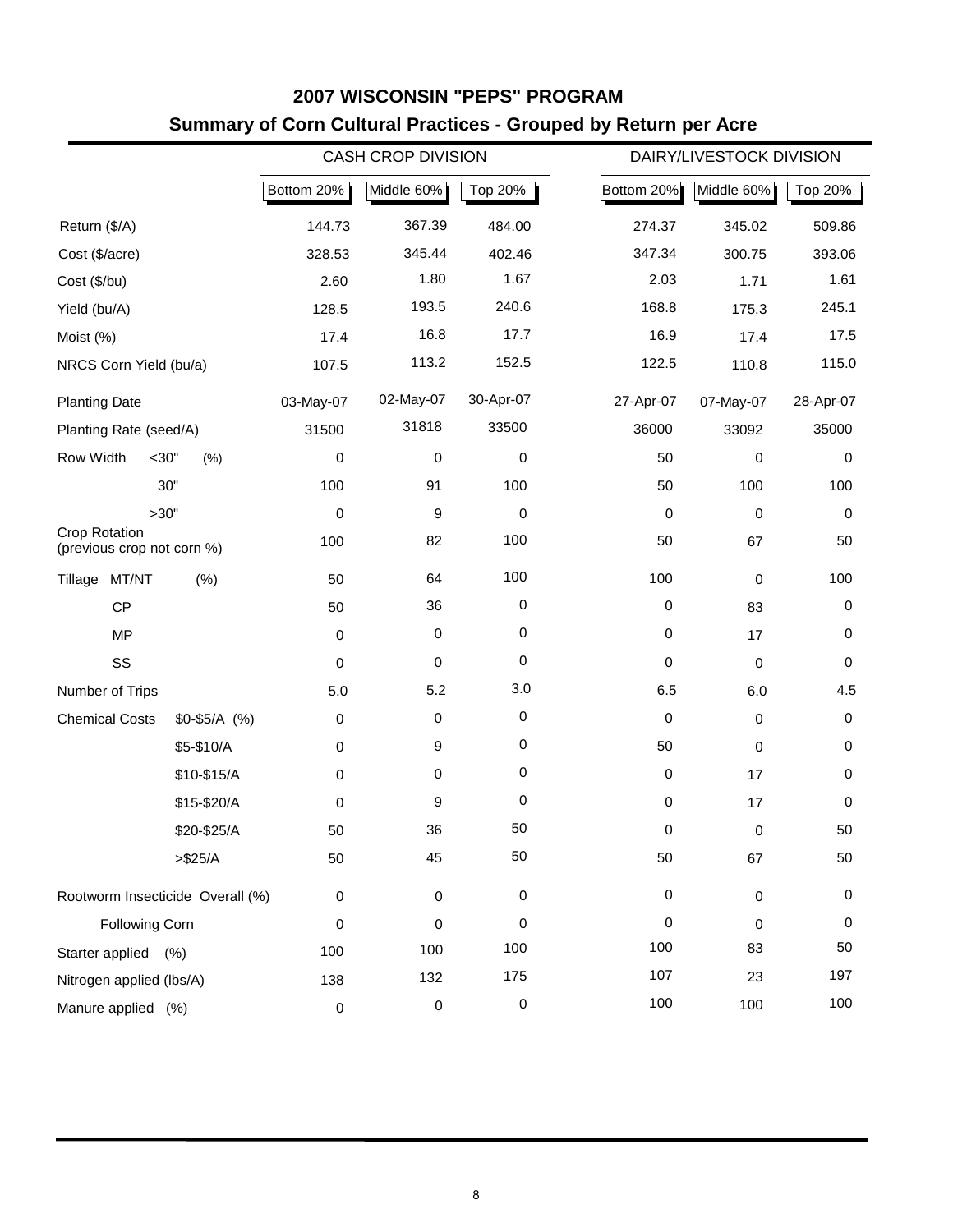### **2007 WISCONSIN "PEPS" PROGRAM Summary of Soybean Cultural Practices - Grouped by Return per Acre**

|                                                    |               |                  | Soybean Division |                  |
|----------------------------------------------------|---------------|------------------|------------------|------------------|
|                                                    |               | Bottom 20%       | Middle 60%       | Top 20%          |
| Return (\$/A)                                      |               | 176.13           | 316.22           | 409.95           |
| Cost (\$/acre)                                     |               | 239.62           | 207.92           | 224.73           |
| Cost (\$/bu)                                       |               | 5.72             | 3.98             | 3.53             |
| Yield (bu/A)                                       |               | 41.8             | 52.7             | 63.8             |
| NRCS Corn Yield (bu/a)                             |               | 123              | 108              | 140              |
| <b>Planting Date</b>                               |               | 07-May-07        | 13-May-07        | 12-May-07        |
| Planting Rate (seed/A)                             |               | 207750           | 194018           | 175000           |
| Row Width Less Than10" (%)                         |               | 50               | 38               | 33               |
|                                                    | $10" - 14"$   | $\Omega$         | $\Omega$         | 0                |
|                                                    | 15"-29"       | 50               | 38               | $\mathbf 0$      |
| 30" and Greater                                    |               | $\mathbf 0$      | 25               | 67               |
| <b>Crop Rotation</b><br>(previous crop not corn %) |               | 0                | 0                | 33               |
| Tillage MT/NT                                      | (%)           | 50               | 50               | 100              |
| <b>CP</b>                                          |               | 50               | 50               | $\mathbf 0$      |
| <b>MP</b>                                          |               | 0                | 0                | 0                |
| SS                                                 |               | 0                | $\mathbf 0$      | 0                |
| Number of Trips                                    |               | 5.0              | 4.4              | 3.3              |
| <b>Chemical Costs</b>                              | $$0-$5/A$ (%) | 0                | 13               | $\mathbf 0$      |
|                                                    | \$5-\$10/A    | 25               | 25               | $\mathbf 0$      |
|                                                    | \$10-\$15/A   | 25               | 25               | 0                |
|                                                    | \$15-\$20/A   | 0                | 13               | 67               |
|                                                    | \$20-\$25/A   | 50               | 13               | 0                |
|                                                    | > \$25/A      | 0                | 13               | 33               |
| Inoculum Used: %                                   |               | 75               | 88               | 67               |
| Nitrogen applied (lbs/A)                           |               | $\boldsymbol{0}$ | 1                | $\boldsymbol{0}$ |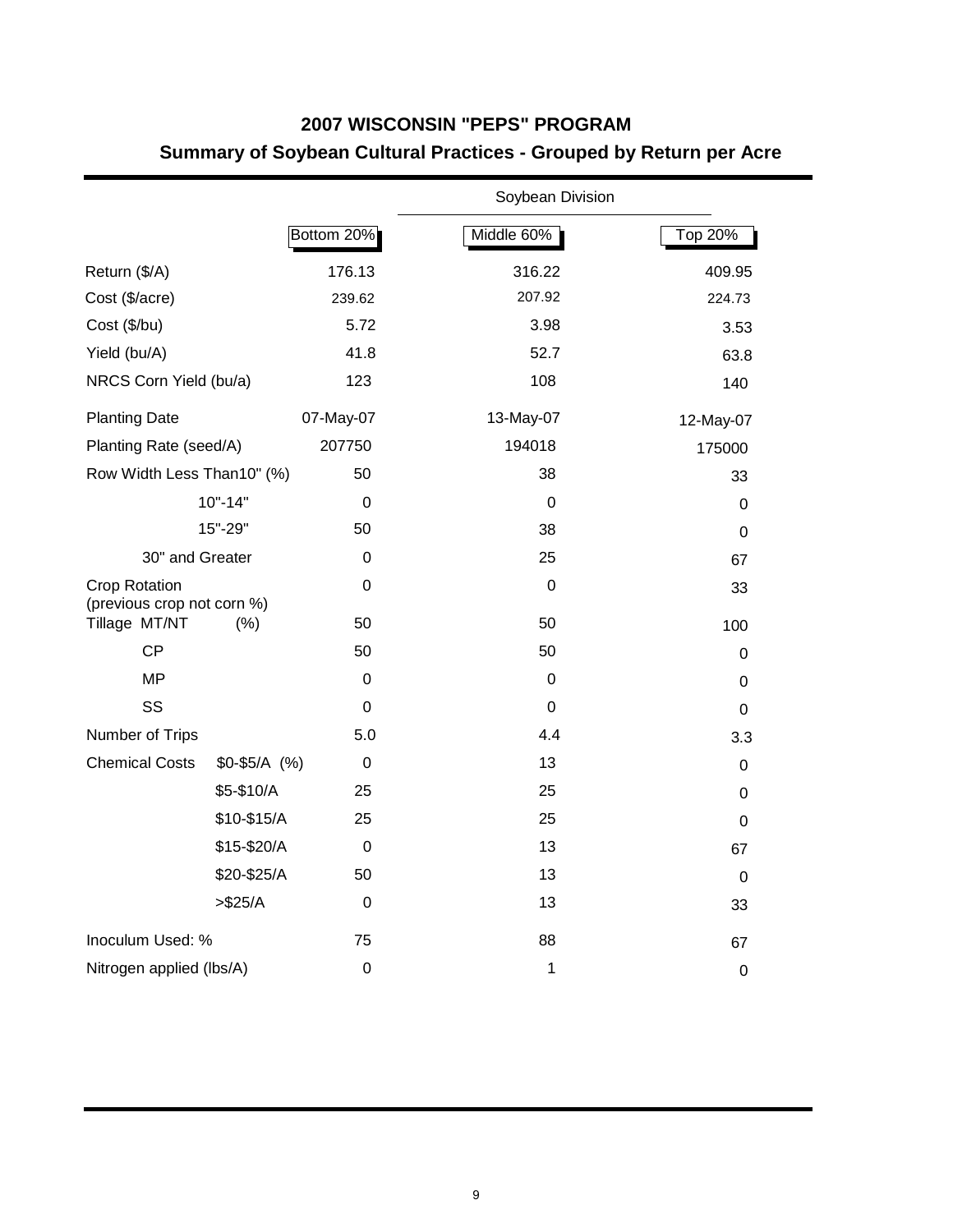



### **Ten year average production costs and returns in PEPS (1998 to 2007).**

|                                    |     |     |                                  |      |      |      |     |      | <b>Production Costs</b> |      |                                                                                                            |       |       |                           |        |                    |
|------------------------------------|-----|-----|----------------------------------|------|------|------|-----|------|-------------------------|------|------------------------------------------------------------------------------------------------------------|-------|-------|---------------------------|--------|--------------------|
| <b>Division</b><br><b>District</b> | N   |     |                                  |      |      |      |     |      |                         |      | Variable<br>Yield Moisture Seed Fertilizer Chemical Other Custom Harvest Interest Equipment Equipment Land | Fixed |       | Cost per Cost per<br>acre | bushel | Return<br>per acre |
| Corn, Cash Crop                    |     |     |                                  |      |      |      |     |      |                         |      |                                                                                                            |       |       |                           |        |                    |
| 1                                  | 103 | 181 | 19.7                             | \$38 | \$45 | \$20 | \$8 | \$9  | \$56                    | \$9  | \$17                                                                                                       | \$28  | \$52  | \$281                     | \$1.58 | \$107              |
| $\overline{2}$                     | 79  | 193 | 19.4                             | \$37 | \$55 | \$26 | \$3 | \$12 | \$60                    | \$9  | \$13                                                                                                       | \$22  | \$60  | \$297                     | \$1.56 | \$119              |
| 3                                  | 55  | 186 | 19.9                             | \$39 | \$53 | \$26 | \$1 | \$2  | \$59                    | \$9  | \$20                                                                                                       | \$30  | \$54  | \$292                     | \$1.59 | \$139              |
| 4                                  | 41  | 197 | 18.7                             | \$35 | \$49 | \$26 | \$2 | \$9  | \$58                    | \$9  | \$13                                                                                                       | \$23  | \$75  | \$299                     | \$1.52 | \$136              |
| 5                                  | 33  | 220 | 18.7                             | \$41 | \$53 | \$26 | \$8 | \$5  | \$65                    | \$10 | \$15                                                                                                       | \$26  | \$96  | \$344                     | \$1.57 | \$143              |
|                                    |     |     | <b>Corn, Dairy and Livestock</b> |      |      |      |     |      |                         |      |                                                                                                            |       |       |                           |        |                    |
| 1                                  | 74  | 173 | 20.8                             | \$39 | \$27 | \$21 | \$6 | \$22 | \$21                    | \$7  | \$17                                                                                                       | \$28  | \$47  | \$235                     | \$1.38 | \$134              |
| 2                                  | 66  | 193 | 21.5                             | \$36 | \$38 | \$31 | \$2 | \$23 | \$23                    | \$8  | \$16                                                                                                       | \$25  | \$58  | \$259                     | \$1.35 | \$152              |
| 3                                  | 50  | 188 | 21.3                             | \$36 | \$27 | \$24 | \$1 | \$14 | \$23                    | \$7  | \$21                                                                                                       | \$33  | \$58  | \$244                     | \$1.33 | \$173              |
| 4                                  | 29  | 213 | 20.8                             | \$36 | \$44 | \$35 | \$9 | \$13 | \$26                    | \$8  | \$18                                                                                                       | \$29  | \$67  | \$284                     | \$1.34 | \$193              |
| 5                                  | 14  | 219 | 20.9                             | \$52 | \$51 | \$31 | \$1 | \$20 | \$26                    | \$9  | \$18                                                                                                       | \$23  | \$104 | \$334                     | \$1.55 | \$180              |
| <b>Soybean</b>                     |     |     |                                  |      |      |      |     |      |                         |      |                                                                                                            |       |       |                           |        |                    |
| 1                                  | 99  | 50  | 12.5                             | \$29 | \$15 | \$14 | \$5 | \$13 | \$12                    | \$5  | \$13                                                                                                       | \$23  | \$49  | \$178                     | \$3.58 | \$110              |
| 2                                  | 60  | 56  | 12.7                             | \$26 | \$18 | \$18 | \$1 | \$13 | \$13                    | \$5  | \$13                                                                                                       | \$19  | \$54  | \$180                     | \$3.32 | \$147              |
| 3                                  | 58  | 55  | 13.0                             | \$31 | \$19 | \$17 | \$1 | \$6  | \$13                    | \$5  | \$18                                                                                                       | \$26  | \$57  | \$192                     | \$3.56 | \$136              |
| 4                                  | 42  | 60  | 12.1                             | \$30 | \$20 | \$22 | \$2 | \$14 | \$14                    | \$5  | \$14                                                                                                       | \$21  | \$67  | \$208                     | \$3.56 | \$128              |
| 5                                  | 29  | 65  | 12.2                             | \$31 | \$21 | \$21 | \$7 | \$9  | \$15                    | \$5  | \$13                                                                                                       | \$23  | \$99  | \$244                     | \$3.87 | \$116              |

Weighted Price per Bushel = 50% November Average Cash price + 25% March CBOT Futures price (\$0.15 basis) + 25% July CBOT Futures price (\$0.10 basis) November Average Cash price derived from Wisconsin Ag Statistics; CBOT Futures prices derived from closing price on first business day in December.

Corn Prices (\$/bu): 1987=\$1.74, 1988=\$2.59, 1989=\$2.24, 1990=\$2.20, 1991=\$2.31, 1992=\$2.15, 1993=\$2.57, 1994=\$2.06, 1995=\$2.95, 1996=\$2.63, 1997=\$2.57, 1998=\$2.08, 1999=\$1.84,<br>2000=\$2.03, 2001=\$1.99, 2002=\$2.24, 2003=\$2.2

Soybean Prices(\$/bu): 1987=\$5.62, 1988=\$7.40, 1989=\$5.63, 1990=\$5.75, 1991=\$5.42, 1992=\$6.39, 1993=\$6.44, 1994=\$5.48, 1995=\$6.57, 1996=\$6.82, 1997=\$6.86, 1998=\$5.65, 1999=\$5.15,<br>2000=\$5.12, 2001=\$5.13, 2002=\$5.41, 2003=\$7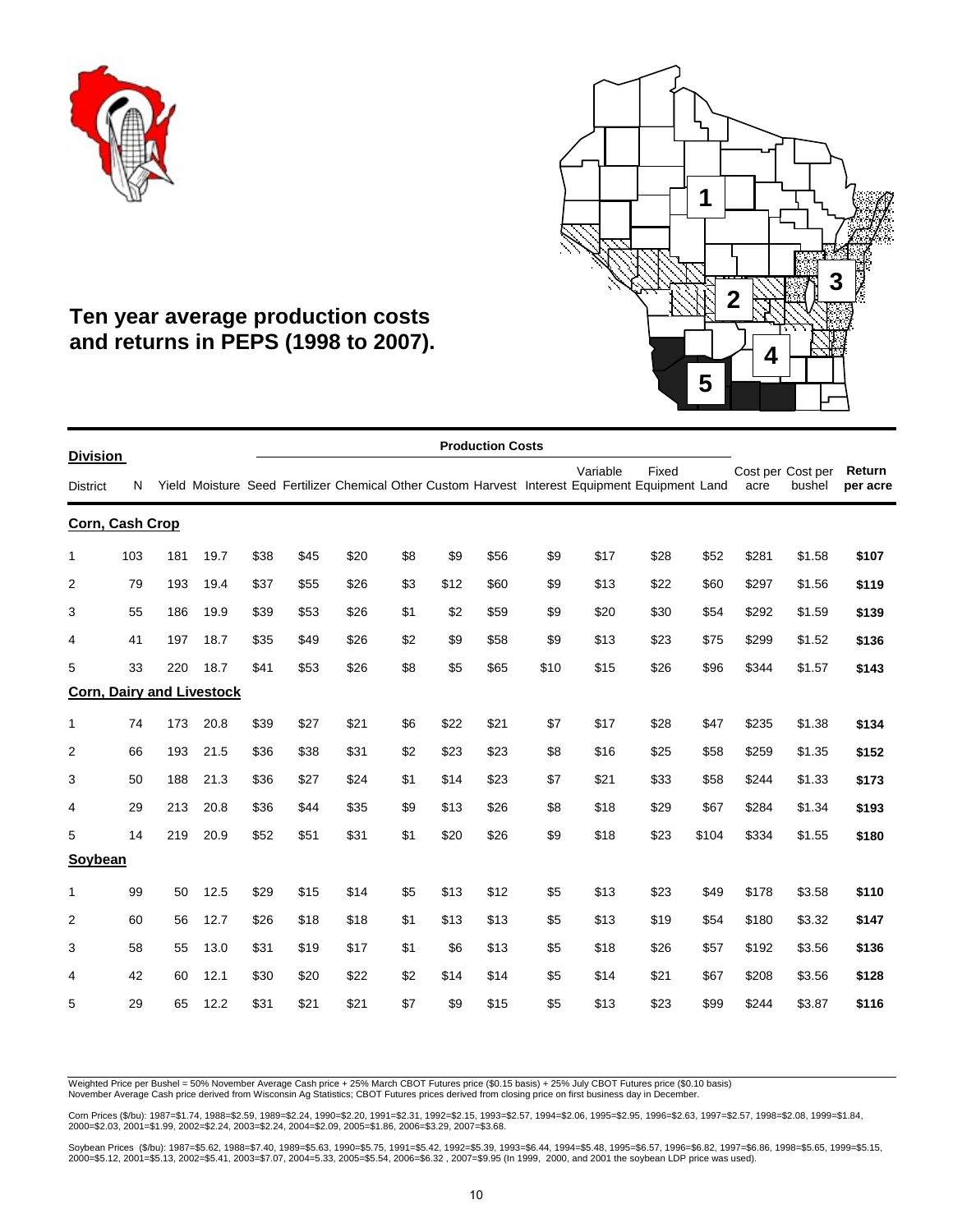### **Average production costs and returns of PEPS participants for the previous 15 years.**

| <b>Division</b> |          |            |                                  |              |              |              |            |             | <b>Production Costs</b> |            |              |                                                                                                                |              |                |                          |                   |
|-----------------|----------|------------|----------------------------------|--------------|--------------|--------------|------------|-------------|-------------------------|------------|--------------|----------------------------------------------------------------------------------------------------------------|--------------|----------------|--------------------------|-------------------|
| Year            |          |            |                                  |              |              |              |            |             |                         |            | Variable     | Fixed<br>N Yield Moisture Seed Fertilizer Chemical Other Custom Harvest Interest Equipment Equipment Land acre |              |                | Cost per Cost per Return | bu. or T per acre |
|                 |          |            |                                  |              |              |              |            |             |                         |            |              |                                                                                                                |              |                |                          |                   |
| Corn, Cash Crop |          |            |                                  |              |              |              |            |             |                         |            |              |                                                                                                                |              |                |                          |                   |
| 2007            | 15       | 191        | 17.0                             | \$51         | \$73         | \$27         | \$8        | \$5         | \$51                    | \$11       | \$38         | \$20                                                                                                           | \$67         | \$351          | \$1.89                   | \$353             |
| 2006            | 16       | 213        | 18.7                             | \$44         | \$69         | \$25         | \$2        | \$5         | \$63                    | \$10       | \$16         | \$32                                                                                                           | \$66         | \$333          | \$1.57                   | \$369             |
| 2005            | 23       | 206        | 18.2                             | \$44         | \$66         | \$24         | \$4        | \$7         | \$58                    | \$10       | \$15         | \$32                                                                                                           | \$63         | \$323          | \$1.59                   | \$59              |
| 2004            | 20       | 200        | 21.5                             | \$41         | \$58         | \$23         | \$4        | \$11        | \$70                    | \$10       | \$14         | \$25                                                                                                           | \$70         | \$326          | \$1.65                   | \$93              |
| 2003            | 34       | 197        | 19.5                             | \$41         | \$45         | \$25         | \$5        | \$7         | \$61                    | \$9        | \$15         | \$25                                                                                                           | \$62         | \$297          | \$1.52                   | \$144             |
| 2002<br>2001    | 40<br>41 | 199<br>176 | 21.6<br>20.5                     | \$37<br>\$36 | \$40<br>\$44 | \$20<br>\$26 | \$4<br>\$3 | \$7<br>\$10 | \$70<br>\$58            | \$9<br>\$9 | \$14<br>\$12 | \$29<br>\$25                                                                                                   | \$60<br>\$59 | \$288<br>\$282 | \$1.46<br>\$1.62         | \$158<br>\$69     |
| 2000            | 47       | 174        | 18.9                             | \$34         | \$40         | \$24         | \$6        | \$11        | \$52                    | \$8        | \$12         | \$25                                                                                                           | \$59         | \$272          | \$1.59                   | \$81              |
| 1999            | 42       | 191        | 17.3                             | \$34         | \$51         | \$25         | \$3        | \$6         | \$51                    | \$8        | \$18         | \$25                                                                                                           | \$60         | \$282          | \$1.49                   | \$70              |
| 1998            | 35       | 192        | 19.3                             | \$34         | \$56         | \$24         | \$5        | \$7         | \$59                    | \$9        | \$18         | \$22                                                                                                           | \$64         | \$299          | \$1.56                   | \$101             |
| 1997            | 25       | 172        | 25.2                             | \$32         | \$51         | \$22         | \$4        | \$10        | \$73                    | \$9        | \$13         | \$19                                                                                                           | \$61         | \$295          | \$1.71                   | \$147             |
| 1996            | 21       | 158        | 24.4                             | \$28         | \$44         | \$24         | \$5        | \$10        | \$65                    | \$9        | \$15         | \$22                                                                                                           | \$56         | \$276          | \$1.78                   | \$139             |
| 1995            | 48       | 143        | 19.5                             | \$26         | \$42         | \$24         | \$3        | \$13        | \$44                    | \$8        | \$14         | \$20                                                                                                           | \$55         | \$249          | \$1.76                   | \$172             |
| 1994            | 43       | 178        | 20.5                             | \$25         | \$41         | \$25         | \$4        | \$16        | \$59                    | \$8        | \$13         | \$19                                                                                                           | \$56         | \$266          | \$1.50                   | \$101             |
| 1993            | 35       | 122        | 24.8                             | \$24         | \$34         | \$21         | \$16       | \$13        | \$51                    | \$8        | \$10         | \$24                                                                                                           | \$58         | \$258          | \$2.20                   | \$56              |
|                 |          |            | <b>Corn, Dairy and Livestock</b> |              |              |              |            |             |                         |            |              |                                                                                                                |              |                |                          |                   |
| 2007            | 10       | 188        | 17.3                             | \$61         | \$49         | \$26         | \$10       | \$16        | \$23                    | \$10       | \$40         | \$25                                                                                                           | \$68         | \$329          | \$1.75                   | \$364             |
| 2006            | 10       | 189        | 22.0                             | \$49         | \$40         | \$23         | \$4        | \$13        | \$23                    | \$8        | \$18         | \$38                                                                                                           | \$70         | \$285          | \$1.51                   | \$338             |
| 2005            | 12       | 216        | 19.6                             | \$38         | \$45         | \$26         | \$9        | \$23        | \$26                    | \$8        | \$18         | \$37                                                                                                           | \$59         | \$289          | \$1.34                   | \$112             |
| 2004            | 18       | 191        | 23.4                             | \$39         | \$38         | \$24         | \$7        | \$17        | \$23                    | \$7        | \$15         | \$31                                                                                                           | \$56         | \$257          | \$1.37                   | \$143             |
| 2003            | 27       | 194        | 21.2                             | \$40         | \$27         | \$26         | \$4        | \$25        | \$23                    | \$7        | \$15         | \$28                                                                                                           | \$62         | \$259          | \$1.37                   | \$176             |
| 2002            | 31       | 199        | 22.6                             | \$38         | \$26         | \$28         | \$4        | \$26        | \$24                    | \$7        | \$15         | \$28                                                                                                           | \$61         | \$257          | \$1.30                   | \$190             |
| 2001            | 33       | 177        | 21.6                             | \$36         | \$25         | \$27         | \$3        | \$21        | \$21                    | \$7        | \$14         | \$28                                                                                                           | \$57         | \$239          | \$1.40                   | \$113             |
| 2000            | 39       | 182        | 20.6                             | \$34         | \$29         | \$28         | \$4        | \$18        | \$22                    | \$7        | \$15         | \$27                                                                                                           | \$57         | \$240          | \$1.34                   | \$128             |
| 1999            | 30       | 190        | 20.2                             | \$32         | \$40         | \$27         | \$3        | \$12        | \$23                    | \$7        | \$19         | \$25                                                                                                           | \$57         | \$245          | \$1.30                   | \$105             |
| 1998            | 23       | 190        | 20.7                             | \$34         | \$46         | \$27         | \$3        | \$14        | \$23                    | \$8        | \$21         | \$23                                                                                                           | \$53         | \$253          | \$1.34                   | \$142             |
| 1997            | 16       | 161        | 25.8                             | \$31         | \$31         | \$25         | \$2        | \$11        | \$19                    | \$6        | \$15         | \$20                                                                                                           | \$54         | \$214          | \$1.34                   | \$200             |
| 1996            | 28       | 136        | 25.1                             | \$27         | \$29         | \$21         | \$3        | \$9         | \$16                    | \$6        | \$19         | \$24                                                                                                           | \$52         | \$205          | \$1.56                   | \$152             |
| 1995            | 38       | 139        | 21.8                             | \$26         | \$29         | \$24         | \$3        | \$12        | \$17                    | \$6        | \$16         | \$22                                                                                                           | \$50         | \$204          | \$1.49                   | \$208             |
| 1994            | 55       | 173        | 22.5                             | \$25         | \$30         | \$21         | \$4        | \$15        | \$21                    | \$6        | \$19         | \$23                                                                                                           | \$49         | \$214          | \$1.25                   | \$141             |
| 1993            | 38       | 128        | 26.5                             | \$25         | \$24         | \$19         | \$16       | \$0         | \$15                    | \$6        | \$24         | \$24                                                                                                           | \$50         | \$202          | \$1.63                   | \$126             |
| Corn, Silage    |          |            |                                  |              |              |              |            |             |                         |            |              |                                                                                                                |              |                |                          |                   |
| 2007            | 6        | 24         | 62.0                             | \$50         | \$103        | \$27         | \$7        | \$51        | \$116                   | \$17       | \$32         | \$22                                                                                                           | \$56         | \$481          | \$58.07                  | \$84              |
| 2006            | 3        | 19         | 67.4                             | \$48         | \$56         | \$30         | \$2        | \$76        | \$93                    | \$14       | \$15         | \$30                                                                                                           | \$68         | \$434          | \$67.33                  | \$24              |
| Soybean         |          |            |                                  |              |              |              |            |             |                         |            |              |                                                                                                                |              |                |                          |                   |
| 2007            | 15       | 52         | 12.5                             | \$40         | \$20         | \$16         | \$5        | \$14        | \$12                    | \$6        | \$26         | \$15                                                                                                           | \$66         | \$220          | \$4.35                   | \$298             |
| 2006            | 16       | 57         | 12.3                             | \$36         | \$19         | \$13         | \$4        | \$11        | \$13                    | \$5        | \$12         | \$24                                                                                                           | \$65         | \$201          | \$3.59                   | \$159             |
| 2005            | 23       | 65         | 12.9                             | \$35         | \$22         | \$11         | \$3        | \$12        | \$15                    | \$5        | \$12         | \$25                                                                                                           | \$69         | \$209          | \$3.27                   | \$149             |
| 2004            | 15       | 54         | 12.4                             | \$28         | \$17         | \$11         | \$6        | \$14        | \$12                    | \$5        | \$13         | \$23                                                                                                           | \$55         | \$183          | \$3.47                   | \$102             |
| 2003            | 27       | 46         | 11.7                             | \$30         | \$10         | \$14         | \$3        | \$10        | \$11                    | \$4        | \$13         | \$23                                                                                                           | \$56         | \$175          | \$3.91                   | \$151             |
| 2002            | 33       | 59         | 13.3                             | \$28         | \$12         | \$14         | \$3        | \$12        | \$14                    | \$4        | \$12         | \$24                                                                                                           | \$56         | \$179          | \$3.05                   | \$143             |
| 2001            | 35       | 50         | 13.1                             | \$26         | \$13         | \$17         | \$3        | \$14        | \$11                    | \$4        | \$12         | \$24                                                                                                           | \$57         | \$182          | \$3.72                   | \$74              |
| 2000            | 38       | 52         | 11.3                             | \$26         | \$14         | \$17         | \$4        | \$11        | \$12                    | \$4        | \$12         | \$25                                                                                                           | \$53         | \$178          | \$3.45                   | \$91              |
| 1999            | 46       | 56         | 12.0                             | \$27         | \$23         | \$20         | \$3        | \$9         | \$13                    | \$5        | \$16         | \$22                                                                                                           | \$59         | \$197          | \$3.54                   | \$94              |
| 1998            | 41       | 61         | 13.7                             | \$28         | \$25         | \$29         | \$2        | \$11        | \$14                    | \$6        | \$16         | \$18                                                                                                           | \$64         | \$213          | \$3.55                   | \$129             |
| 1997            | 35       | 56         | 12.6                             | \$25         | \$17         | \$30         | \$4        | \$8         | \$13                    | \$5        | \$15         | \$20                                                                                                           | \$65         | \$201          | \$3.68                   | \$181             |
| 1996            | 48       | 44         | 13.9                             | \$23         | \$14         | \$33         | \$2        | \$9         | \$10                    | \$5        | \$12         | \$18                                                                                                           | \$55         | \$182          | \$4.29                   | \$121             |
| 1995            | 75       | 53         | 12.5                             | \$22         | \$15         | \$29         | \$3        | \$10        | \$12                    | \$5        | \$13         | \$19                                                                                                           | \$67         | \$194          | \$3.70                   | \$154             |
| 1994            | 80       | 56         | 13.5                             | \$22         | \$17         | \$29         | \$3        | \$13        | \$13                    | \$5        | \$13         | \$19                                                                                                           | \$65         | \$197          | \$3.57                   | \$110             |
| 1993            | 44       | 49         |                                  | \$20         | \$10         | \$25         | \$15       | \$0         | \$11                    | \$4        | \$18         | \$18                                                                                                           | \$59         | \$181          | \$3.80                   | \$132             |

Weighted Price per Bushel = 50% November Average Cash price + 25% March CBOT Futures price (\$0.15 basis) + 25% July CBOT Futures price (\$0.10 basis)<br>November Average Cash price derived from Wisconsin Ag Statistics; CBOT Fu

Corn Prices (\$/bu): 1987=\$1.74, 1988=\$2.59, 1989=\$2.24, 1990=\$2.20, 1991=\$2.31, 1992=\$2.15, 1993=\$2.57, 1994=\$2.06, 1995=\$2.95, 1996=\$2.63, 1997=\$2.57, 1998=\$2.08,<br>1999=\$1.84, 2000=\$2.03, 2001=\$1.99, 2002=\$2.24, 2003=\$2.2

Soybean Prices(\$/bu): 1987=\$5.62, 1988=\$7.40, 1989=\$5.63, 1990=\$5.75, 1991=\$5.42, 1992=\$5.39, 1993=\$6.44, 1994=\$5.48, 1995=\$6.57, 1996=\$6.82, 1997=\$6.86, 1998=\$5.65,<br>1999=\$5.15, 2000=\$5.12, 2001=\$5.13, 2002=\$5.41, 2003=\$7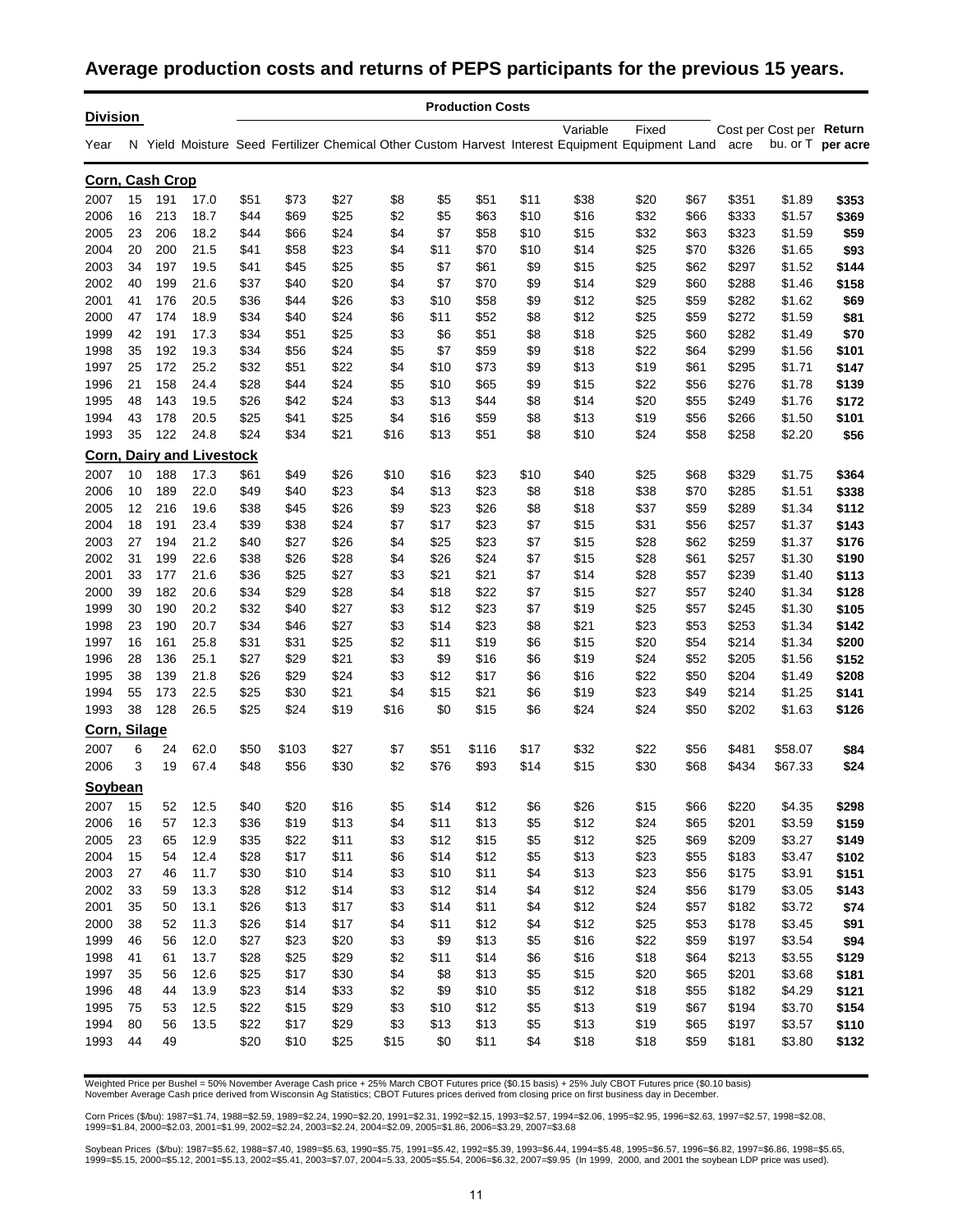### **Wisconsin PEPS Program Division Winners Since 1990**

| <b>Division</b> |                         |                                          |                            |       |                             | Cost per |                            |
|-----------------|-------------------------|------------------------------------------|----------------------------|-------|-----------------------------|----------|----------------------------|
| Year            | <b>District</b>         | County                                   | <b>Name</b>                |       | <b>Yield Hybrid/Variety</b> |          | <b>Bu or T Return/Acre</b> |
|                 | <b>Corn, Cash Crop</b>  |                                          |                            |       |                             |          |                            |
| 2007            | 5                       | Grant                                    | Joe Zenz                   | 250.0 | Dekalb DKC61-73             | \$1.74   | \$485.83                   |
| 2006            | 2                       | <b>Buffalo</b>                           | Merlin D. Sutter           | 268.7 | NK Brand N67-W5             | \$1.39   | \$509.76                   |
| 2005            | 2                       | Jackson                                  | <b>Stetzer Farms</b>       | 240.1 | Croplan 412Hx/LL            | \$1.26   | \$144.85                   |
| 2004            | 5                       | Grant                                    | Eugene Steiger             | 264.0 | Dekalb DKC60-19             | \$1.38   | \$188.42                   |
| 2003            | 5                       | Grant                                    | Eugene Steiger             | 246.1 | Dekalb DKC5878              | \$1.22   | \$251.17                   |
| 2002            | 2                       | Jackson                                  | <b>Stetzer Farms</b>       | 230.0 | <b>NK N5127</b>             | \$1.19   | \$240.96                   |
| 2001            | 4                       | Vernon                                   | <b>Todd Vesbach</b>        | 207.1 | NK Brand N45-A6             | \$0.99   | \$207.28                   |
| 2000            | $\overline{2}$          | Marquette                                | <b>Lindner Grain Farms</b> | 217.7 | Dekalb 44-42Bt              | \$0.82   | \$263.82                   |
| 1999            | 3                       | Manitowoc                                | Hamp Haven Farms           | 254.7 | Novartis 3030BT             | \$0.85   | \$251.11                   |
| 1998            | 3                       | Calumet                                  | Meyer Dairy & Grain        | 229.7 | Novartis N3030 BT           | \$1.03   | \$241.26                   |
| 1997            | 5                       | Lafayette                                | <b>Bahr Farms</b>          | 215.2 | Trelay 8002                 | \$1.31   | \$271.78                   |
| 1996            | 4                       | Jefferson                                | Dennis Schultz             | 174.9 | Seed Mart 1104              | \$1.02   | \$280.81                   |
| 1995            | 1                       | Waupaca                                  | <b>Steinbach Farms</b>     | 169.5 | NK 3030                     | \$1.05   | \$315.05                   |
| 1994            | 1                       | Eau Claire                               | Jaquish Farms, Inc.        | 192.9 | Pioneer 3751                | \$0.88   | \$227.65                   |
| 1993            | 1                       | Eau Claire                               | Jaquish Farms, Inc.        | 148.5 | Pioneer 3751                | \$1.22   | \$200.46                   |
| 1992            | $\overline{2}$          | Adams                                    | Edward Volkening           | 130.7 | Blaney 2100                 | \$1.38   | \$100.02                   |
| 1991            | 3                       | Winnebago                                | <b>Lowell Kratz</b>        | 204.2 | <b>Garst 8777</b>           | \$1.00   | \$268.11                   |
| 1990            | 3                       | Winnebago                                | Leonard Kratz              | 184.5 | Dekalb DK353                | \$1.05   | \$212.55                   |
| 2007            | 4                       | <b>Corn, Dairy and Livestock</b><br>Sauk | <b>Meadow Lane Farms</b>   | 269.7 | Dekalb DKC61-66             | \$1.56   | \$571.93                   |
| 2006            | 5                       | Grant                                    | Tim Walz                   | 232.2 | Mycogen 2D545               | \$1.55   | \$403.89                   |
| 2005            | 1                       | St. Croix                                | Robert Ickler              | 242.3 | Croplan Genetics 355 RRBt   | \$1.06   | \$194.62                   |
| 2004            | 1                       | Dunn                                     | Manske Farms               | 195.7 | Croplan 344RRBt             | \$1.03   | \$208.28                   |
| 2003            | 5                       | Grant                                    | Tim Walz                   | 266.5 | Mycogen 6920Bt              | \$1.18   | \$283.77                   |
| 2002            | 2                       | Jackson                                  | <b>Stetzer Farms</b>       | 236.5 | <b>NK N58D1</b>             | \$0.92   | \$311.09                   |
| 2001            | 4                       | Sauk                                     | <b>Meadow Lane Farms</b>   | 241.5 | NK Brand N67-T4             | \$0.98   | \$243.57                   |
| 2000            | 3                       | Calumet                                  | Meyer Dairy & Grain        | 212.8 | <b>NK N3030Bt</b>           | \$0.93   | \$233.58                   |
| 1999            | 4                       | Columbia                                 | 4th Generation Homestead   | 247.9 | Novartis N59-Q9             | \$0.94   | \$223.30                   |
| 1998            | 3                       | Manitowoc                                | Hamp Haven Farms           | 225.0 | Cargill 3677                | \$0.91   | \$263.60                   |
| 1997            | 2                       | Marquette                                | Daniel Thome               | 177.1 | Pioneer 3753                | \$0.97   | \$283.17                   |
| 1996            | 1                       | Polk                                     | <b>Hibbs Family Farm</b>   | 125.9 | Mycogen TMF 94              | \$0.87   | \$221.19                   |
| 1995            | 5                       | Crawford                                 | Gene Fritsche              | 167.8 | Dairyland 1202              | \$0.94   | \$336.60                   |
| 1994            | 2                       | Adams                                    | <b>Clover View Farms</b>   | 204.9 | <b>NK N4242</b>             | \$0.80   | \$258.43                   |
| 1993            | 4                       | Dane                                     | Randy & John Zimmerman     | 187.2 | Northrup King N4242         | \$0.98   | \$296.94                   |
| 1992            | 5                       | Crawford                                 | Gene Fritsche              | 182.0 | Dairyland DX1207            | \$0.93   | \$222.90                   |
| 1991            | 3                       | Sheboygan                                | Bob & Dawn Boehlke         | 228.4 | Cenex/LOL 451               | \$0.93   | \$314.79                   |
| 1990            | 1                       | Shawano                                  | Jon Kroenke                | 146.2 | Cenex/LOL 385               | \$0.96   | \$181.70                   |
|                 | Corn, Silage            |                                          |                            |       |                             |          |                            |
| 2007            | 3                       | Manitowoc                                | Libertyland Farms          | 25.1  | NK Brand N33-H6             | \$52.67  | \$270.55                   |
| 2006            | 3                       | Manitowoc                                | <b>Libertyland Farms</b>   | 21.3  | NK Brand N33-H6             | \$51.63  | \$199.81                   |
| Soybean         |                         |                                          |                            |       |                             |          |                            |
| 2007            | $\overline{\mathbf{c}}$ | <b>Buffalo</b>                           | Merlin D. Sutter           | 66.7  | NK Brand S21-N6             | \$3.08   | \$458.00                   |
| 2006            | 5                       | Grant                                    | Joe Zenz                   | 75.0  | Asgrow AG2403               | \$3.15   | \$238.38                   |
| 2005            | 2                       | Adams                                    | <b>Edward Volkening</b>    | 74.7  | High Cycle 2201 RR          | \$1.96   | \$267.06                   |
| 2004            | 4                       | Sauk                                     | <b>Meadow Lane Farms</b>   | 66.6  | Great Lakes 2502 RR         | \$3.07   | \$150.94                   |
| 2003            | 2                       | <b>Buffalo</b>                           | Merlin D. Sutter           | 56.9  | NK Brand S16-C4             | \$2.82   | \$241.86                   |
| 2002            | 2                       | Jackson                                  | <b>Stetzer Farms</b>       | 76.9  | Syngenta S16-Y6             | \$2.22   | \$245.38                   |
| 2001            | 3                       | Calumet                                  | Meyer Dairy & Grain        | 59.5  | NK Brand S16-Y6             | \$2.71   | \$143.93                   |
| 2000            | 2                       | Adams                                    | <b>Edward Volkening</b>    | 66.9  | <b>NK S20-Z5</b>            | \$1.90   | \$215.32                   |
| 1999            | 2                       | Adams                                    | <b>Edward Volkening</b>    | 70.3  | Novartis S19-T9             | \$1.89   | \$229.26                   |
| 1998            | 3                       | Calumet                                  | Meyer Dairy & Grain        | 80.5  | Novartis S19-90             | \$2.20   | \$277.68                   |
| 1997            | 2                       | Adams                                    | <b>Edward Volkening</b>    | 66.8  | NK S20-91                   | \$1.85   | \$334.91                   |
| 1996            | 2                       | Adams                                    | <b>Edward Volkening</b>    | 59.5  | <b>NK S19-90</b>            | \$2.43   | \$283.37                   |
| 1995            | 2                       | Adams                                    | <b>Edward Volkening</b>    | 60.1  | Northrup King S20-20        | \$1.88   | \$281.87                   |
| 1994            | $\overline{\mathbf{c}}$ | Adams                                    | <b>Edward Volkening</b>    | 60.9  | <b>NK S1990</b>             | \$1.80   | \$223.93                   |
| 1993            | 2                       | Adams                                    | <b>Edward Volkening</b>    | 46.5  | Northrup King S19-90        | \$2.45   | \$185.79                   |
| 1992            | 2                       | Adams                                    | <b>Edward Volkening</b>    | 50.4  | Northrup King S19-90        | \$2.70   | \$135.41                   |
| 1991            | 2                       | Adams                                    | <b>Edward Volkening</b>    | 61.4  | Northrup King S19-90        | \$2.24   | \$195.17                   |
| 1990            | 2                       | Adams                                    | Dennis Erickson            | 72.0  | Northrup King S19-90        | \$2.28   | \$249.74                   |

Weighted Price per Bushel = 50% November Average Cash price + 25% March CBOT Futures price (\$0.15 basis) + 25% July CBOT Futures price (\$0.10 basis)<br>November Average Cash price derived from Wisconsin Ag Statistics; CBOT Fu

Corn Prices (\$/bu): 1987=\$1.74, 1988=\$2.59, 1989=\$2.24, 1990=\$2.20, 1991=\$2.31, 1992=\$2.15, 1993=\$2.57, 1994=\$2.06, 1995=\$2.95, 1996=\$2.63, 1997=\$2.57, 1998=\$2.08,<br>1999=\$1.84, 2000=\$2.03, 2001=\$1.99, 2002=\$2.24, 2003=\$2.2

Soybean Prices(\$/bu): 1987=\$5.62, 1988=\$7.40, 1989=\$5.63, 1990=\$5.75, 1991=\$5.42, 1992=\$5.39, 1993=\$6.44, 1994=\$5.48, 1995=\$6.57, 1996=\$6.82, 1997=\$6.86, 1998=\$5.65,<br>1999=\$5.15, 2000=\$5.12, 2001=\$5.13, 2002=\$5.41, 2003=\$